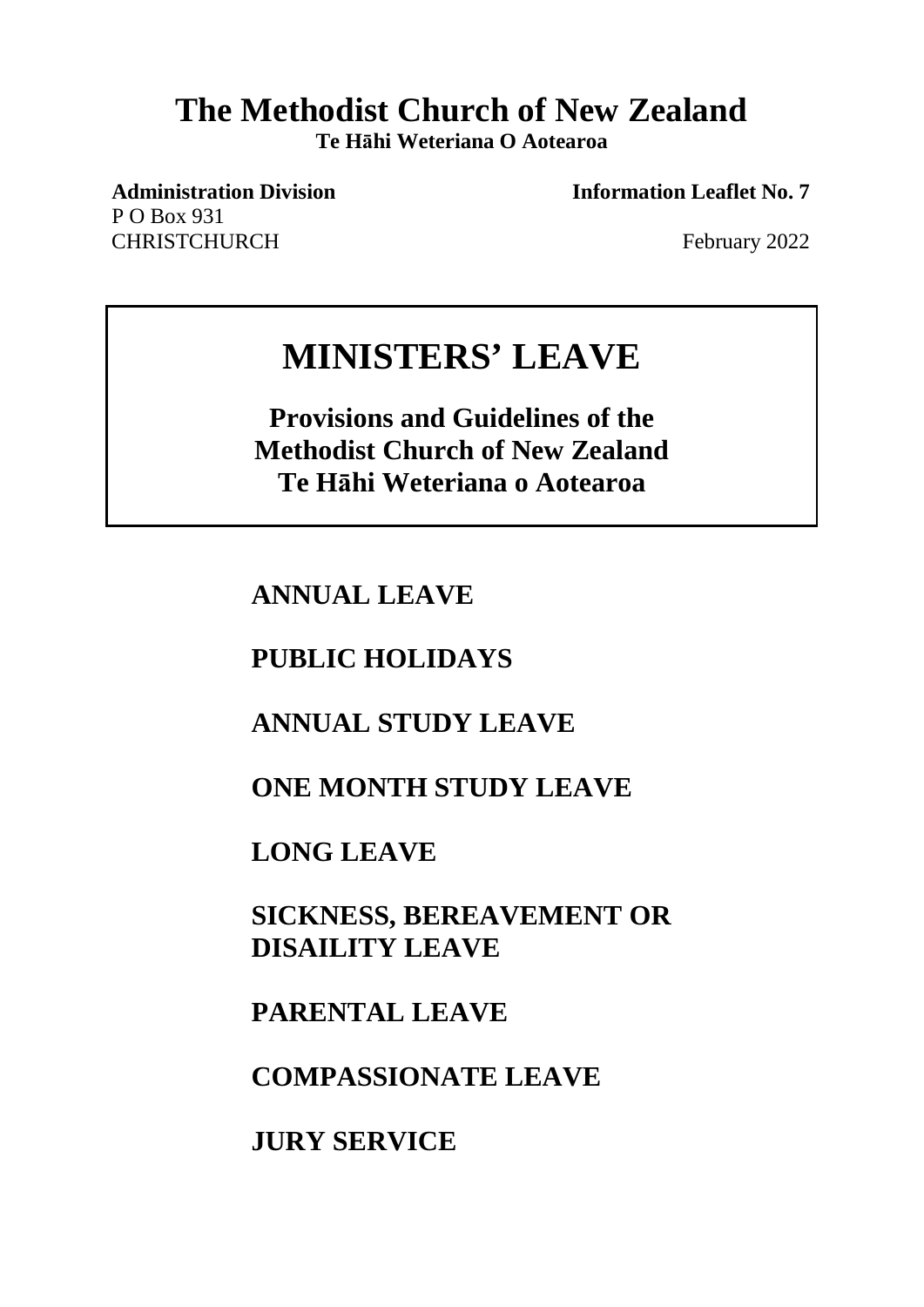## **INTRODUCTION**

The Methodist Church encourages its ordained Ministers to use the provisions made for their rest and recreation, continuing study, the refreshment and renewal of their own lives and of their families.

This Information Leaflet is issued to ensure Ministers and Parish officials are familiar with the provisions and guidelines for the various forms of Leave.

Further, it aims to acquaint Parish and Synod officials with their responsibilities in encouraging and facilitating the full and proper use of each type of leave.

This Information Leaflet contains all Conference approved leave provisions for Presbyters.

The Stipends Review Committee is responsible for the maintenance of this Information Leaflet.

## **PRESBYTER/DEACON RESPONSIBILITY**

To ensure Parish Stewards (for Annual Leave, long leave and Study Leave) and Synod Superintendents (for Long Leave and one month Study Leave) are consulted well before leave is due to be taken. This needs to be at least six months in advance for Long Leave and one month for Study Leave.

To ensure application for leave form is supplied to the Parish Stewards.

To ensure adequate cover is in place for services, funerals and pastoral emergencies.

To ensure that timely medical assistance is sought when unwell. If unable to work because of illness a medical certificate could be provided to the Parish Stewards as a courtesy. For long term illness or disability a medical certificate is required.

To use leave provided as a means of refreshment.

## **PARISH STEWARD'S RESPONSIBILITIES**

Primarily, to ensure that all the leave provisions approved by Conference are available to the Presbyter(s)/Deacon(s) in their Parish.

To encourage Ministers to take their Annual Leave.

To ensure an application for leave form is supplied to Connexional Payroll for processing.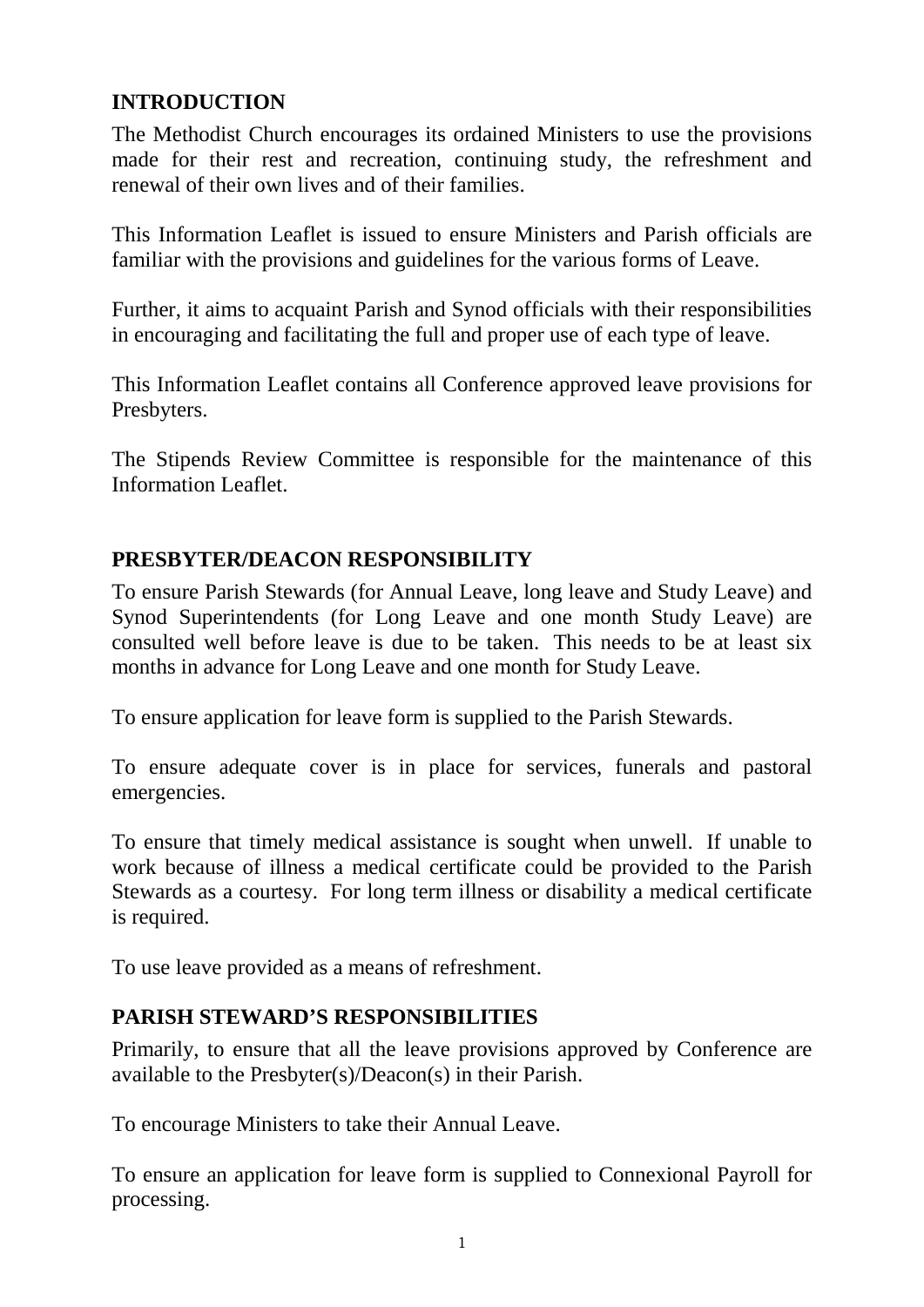To enable and support Ministers in taking their Study Leave and, for Presbyters, Long Leave.

To assist the Parish with the financial implications when Study Leave or Long Leave is being taken or when Illness or Disability Leave is necessary.

When necessary, to ensure that suitable 'Supply' arrangements are made for the duration of the leave in consultation with the Synod Superintendent(s) and Mission Resourcing.

To consult with the Synod Superintendent(s) regarding the Study Leave or Long Leave at least six months in advance of the date or when Illness or Disability Leave is necessary for the Minister.

## **SYNOD SUPERINTENDENT'S RESPONSIBILITIES**

In consultation with the appropriate Parish Steward(s), to ensure that all Presbyters take their Long Leave by the end of each tenth year in the work of the Presbyterate, unless special permission has been granted by the Synod for a departure from the normal provisions.

To be available for consultations with Ministers and Parish Stewards in making plans for Long Leave (Presbyters only) or One Month Study Leave or in making arrangements when necessitated by Long Term Illness or Disability Leave.

To give approval or agreement to the plans before they are finalised.

## **SYNOD'S RESPONSIBILITIES**

To appoint a Study Leave Supervisor, who shall encourage Ministers to take their Study Leave and receive reports of study leave.

To compile a list of baches/holiday homes or other places, which might be available to a Minister for a time of study, reflection and/or writing. There are websites available for booking baches and holiday homes if need be.

To include in its agenda for the August Ministerial Synod the question "Which Presbyter(s) are now eligible for Long Leave?"

## **MINISTERS' RECORD OF SERVICE ENTITLEMENTS**

The Administration Division has a supply of the above booklets for recording Ministers' Leave which are available to all Methodist Ministers free-of-charge.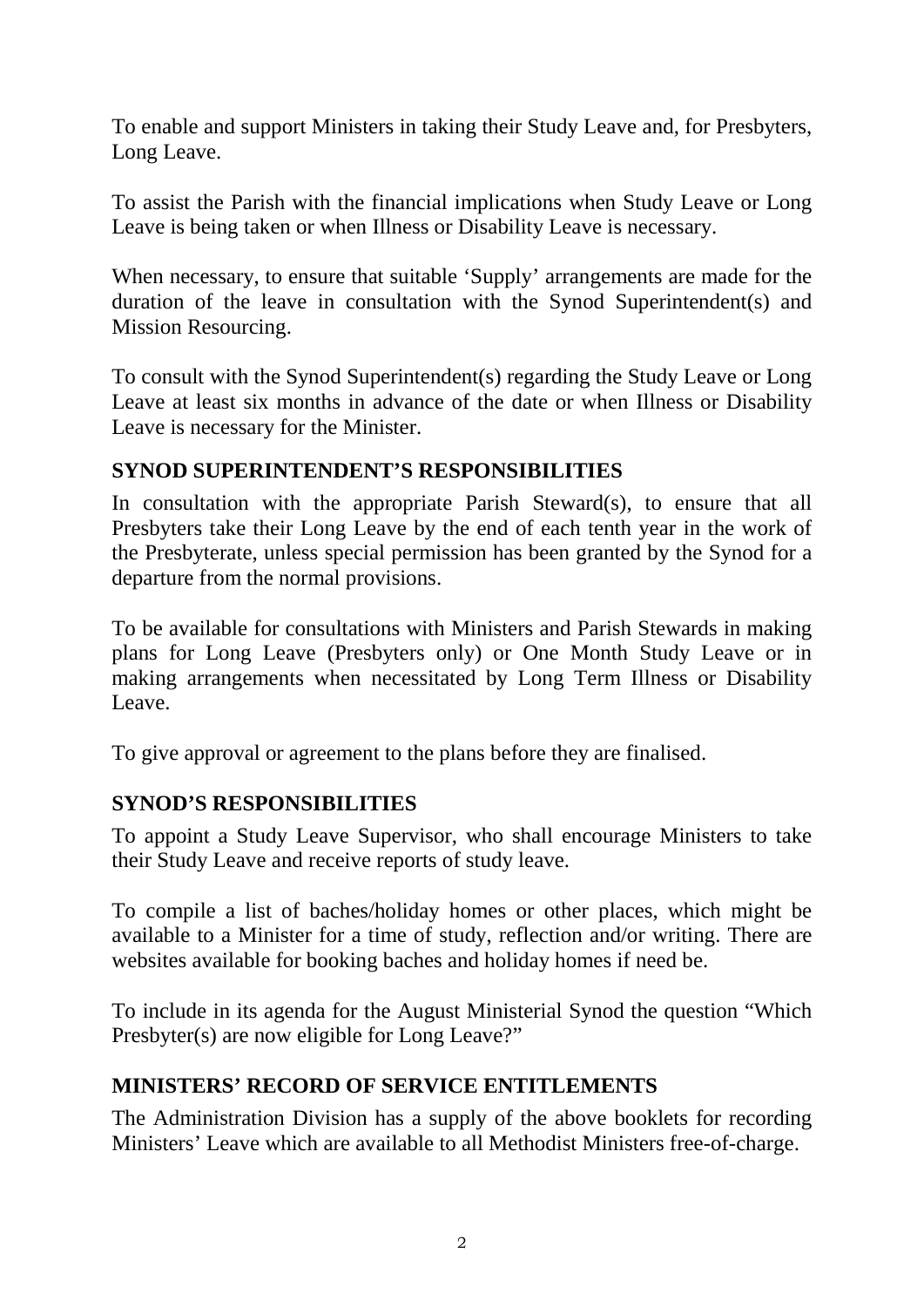## **ANNUAL LEAVE**

#### **Purpose**

To encourage Ministers to take time out for themselves and their families. It is the responsibility of the Parish Steward to ensure Annual Leave is taken.

#### **Entitlement**

For full time appointees a total of 5 weeks or 25 working days per year. [Note: Presbyters full time work week 5 days. Part-time positions on pro-rata basis.]

Statutory (Public) holiday equivalent *(see below).*

Normally no more than 3 weeks may be taken at any one time.

Annual Leave may be taken in conjunction with:

- (a) Study Leave, provided that the regulations are followed for such Study Leave, *OR*
- (b) Long Leave, thus extending the period of leave to a maximum of 13 weeks.

Unless otherwise negotiated with the Parish Stewards or their equivalent, it is expected that Annual Leave entitlement will be taken during the year in which it becomes due. The Connexional year runs from 1 February to 31 January in any year.

[Unless Conference approves otherwise, no unused Annual Leave entitlement will be carried over from one appointment to another without written consent from Parish Stewards or Board Chair.]

Please also refer to Annual Leave Policy [7a] as approved by the President on 1 February 2011.

### **PUBLIC HOLIDAYS**

The Holidays Act makes provision for taking another days leave when a person has to work on a public holiday. For a Presbyter or Deacon whose normal day off is a Monday, there is no provision for taking an extra day for a Monday holiday as this is not a working day.

In recognition that Presbyters and Deacons may be disadvantaged by this, Conference 2015 agreed that an extra week's Annual Leave,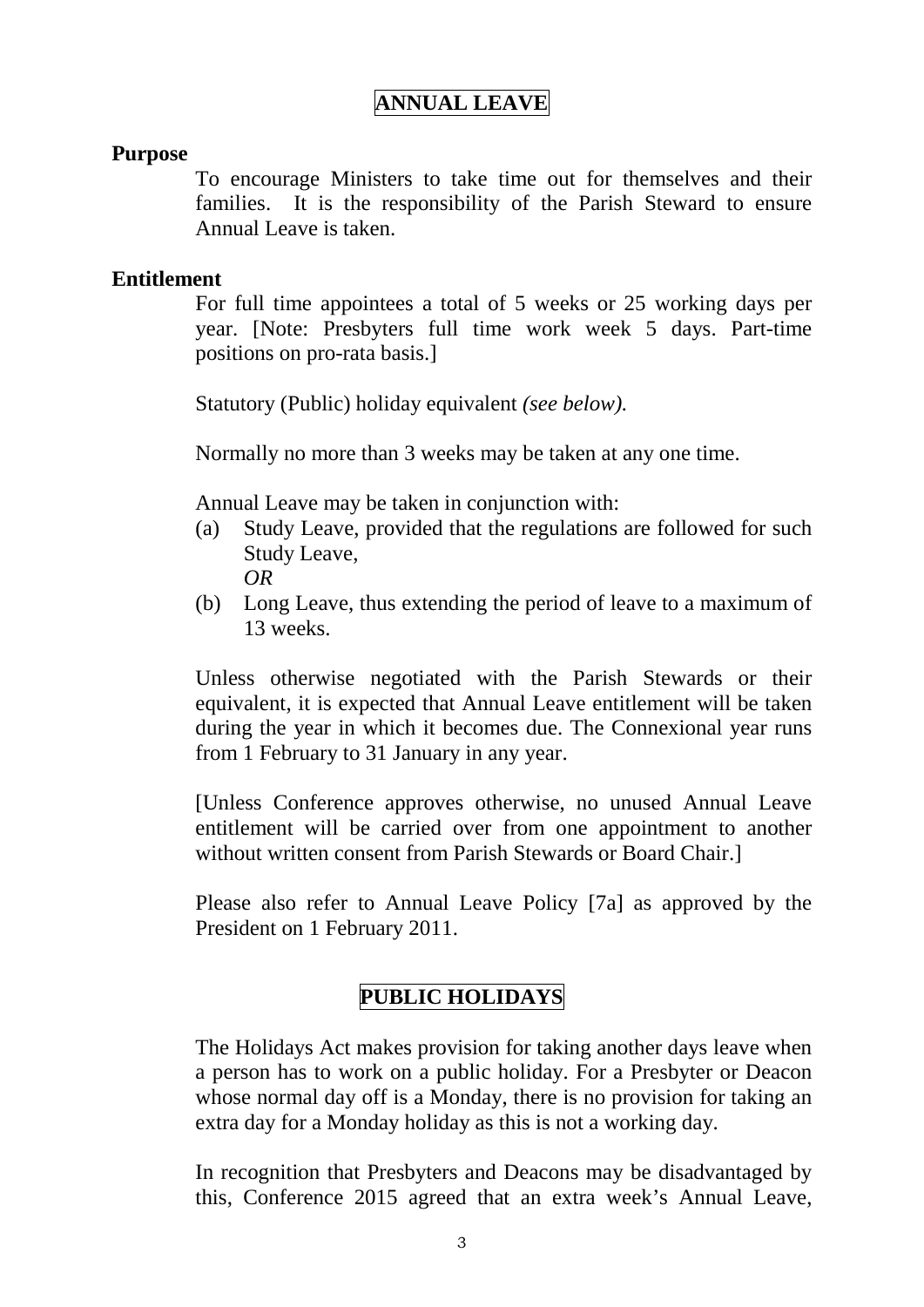making a total of 5 weeks Annual Leave be approved from 1<sup>st</sup> February 2016. In the future a Presbyter or Deacon would not take a day in lieu, but would use their additional holiday allowance to compensate.

When a Public Holiday falls on a working day, that day would be taken as leave, or if the Presbyter is required to work on a Public Holiday, an additional day may be taken, but not accumulated.

## **ANNUAL STUDY LEAVE**

#### **Purpose**

To provide for and encourage Ministers to attend continuing education courses.

#### **Entitlement**

Six days which is one working week per year (not accumulated).

*OR*

2 working weeks in a two year period.

Costs for Annual Study Leave to be subsidised by the Parish/Board/Division up to \$25.00 per year.

Annual Study Leave may be taken in conjunction with Annual Leave.

## **ONE MONTH STUDY LEAVE**

#### **Purpose**

To engage in an educational venture approved by Mission Resourcing.

#### **Entitlement**

Up to One Month Study Leave is available after each four years of service.

In the years in which One Month Study Leave becomes due, this Leave replaces the Annual Study Leave entitlement for that year.

One month Study Leave cannot be accumulated.

One Month Study Leave is taken with the agreement of the Superintendent of the Synod and the Parish/Board/Division.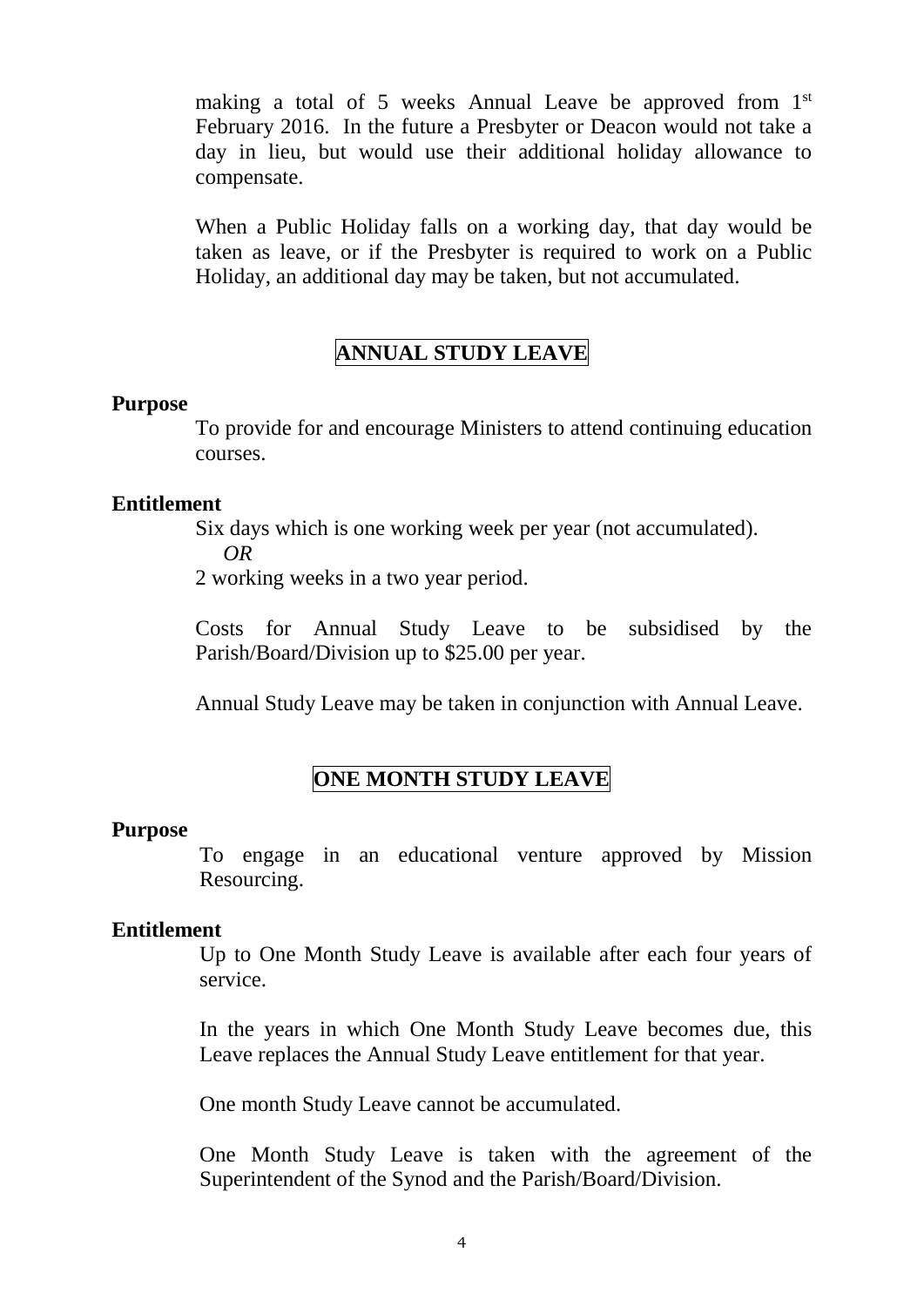### **Supply**

Mission Resourcing has a list of people who may be available for Supply during One Month Study Leave.

## **LONG LEAVE**

#### **Purpose**

To provide Presbyters with an opportunity for refreshment and renewal in the future. Therefore, Presbyters shall be released from all church-related work expectations and obligations during Long Leave.

#### **Entitlement**

One paid week for every complete year of service, available from completion of each seven years of service.

Entitlement will continue to accrue until a period of ten years service is completed. The maximum Long Leave that is available at any one time is 10 weeks.

Once Long Leave is taken the entitlement recommences as year one.

*e.g. 7 weeks Long Leave may be taken in the 8th year of service. The 8th year becomes the first year of subsequent entitlement.*

While Long Leave may not be accumulated beyond 10 weeks, it may be taken in conjunction with:

- (a) Annual Leave, thus extending the period of leave to a maximum of 13 weeks, *OR*
- (b) Study Leave, provided that the regulations are followed for such Study Leave.

It is permissible for Long Leave to be split so that it is taken at different times within the Connexional year. In such cases, the entitlement must normally be completed by the end of the Connexional year in which the initial Long Leave was started.

Long Leave shall normally be taken in the second or succeeding years of a particular appointment.

Once the initial Long Leave has been taken, any remaining Long Leave that is not taken by the end of the Connexional year is forfeited.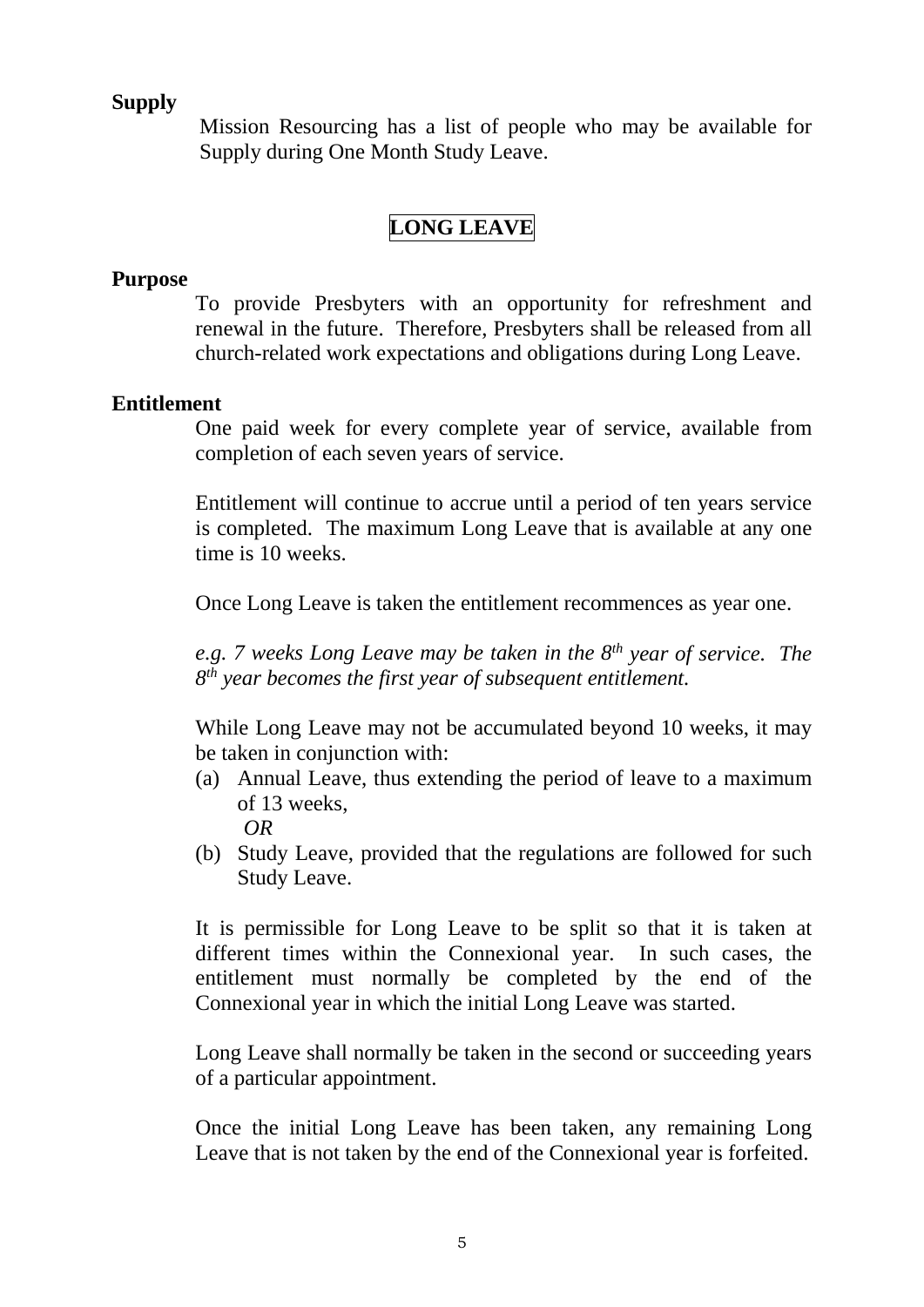The exceptions are:

- Family circumstances.
- A crisis.
- Stationing.

The Synod Superintendent and the Director of Mission Resourcing need to be consulted to determine if these circumstances apply in a particular situation.

#### **Subsequent Long Leave**

Presbyters shall be eligible for a second, or subsequent, period of Long Leave at the end of the seventh year following their previous Long Leave.

Subsequent Long Leave will be subject to the same conditions as outlined herein.

#### **Stipend**

As Long Leave is for refreshment and renewal, it is required to be taken as leave. Therefore a stipend equivalent cannot be paid in lieu of Long Leave.

#### **Mutual Exchange of Ministries**

Methodist Presbyters serving in appointments with partner Churches cannot normally take advantage of their Long Leave entitlement whilst serving in the partner Church. However, their Long Leave entitlement will continue to accumulate in line with conditions outlined above.

Long Leave accumulated in this way can be taken on returning to a Methodist appointment in line with conditions outlined above. For those who may have accumulated over 10 weeks Long Leave whilst serving in a partner Church, a maximum 10 weeks Long Leave may be taken on returning to a Methodist appointment (not normally the first year of such appointment) and the remainder be credited to current accumulation.

e.g. *A Presbyter returns to Methodist appointment with 14 weeks Long Leave entitlement – his/her entitlement remains at 14 weeks until Long Leave is taken.*

*Subsequently, the maximum 10 weeks Long Leave is taken. At the end of the year in which Long Leave is taken the Presbyter's entitlement becomes 5 weeks – 4 weeks' balance of entitlement accumulated plus 1 week for the year in which Leave was taken.*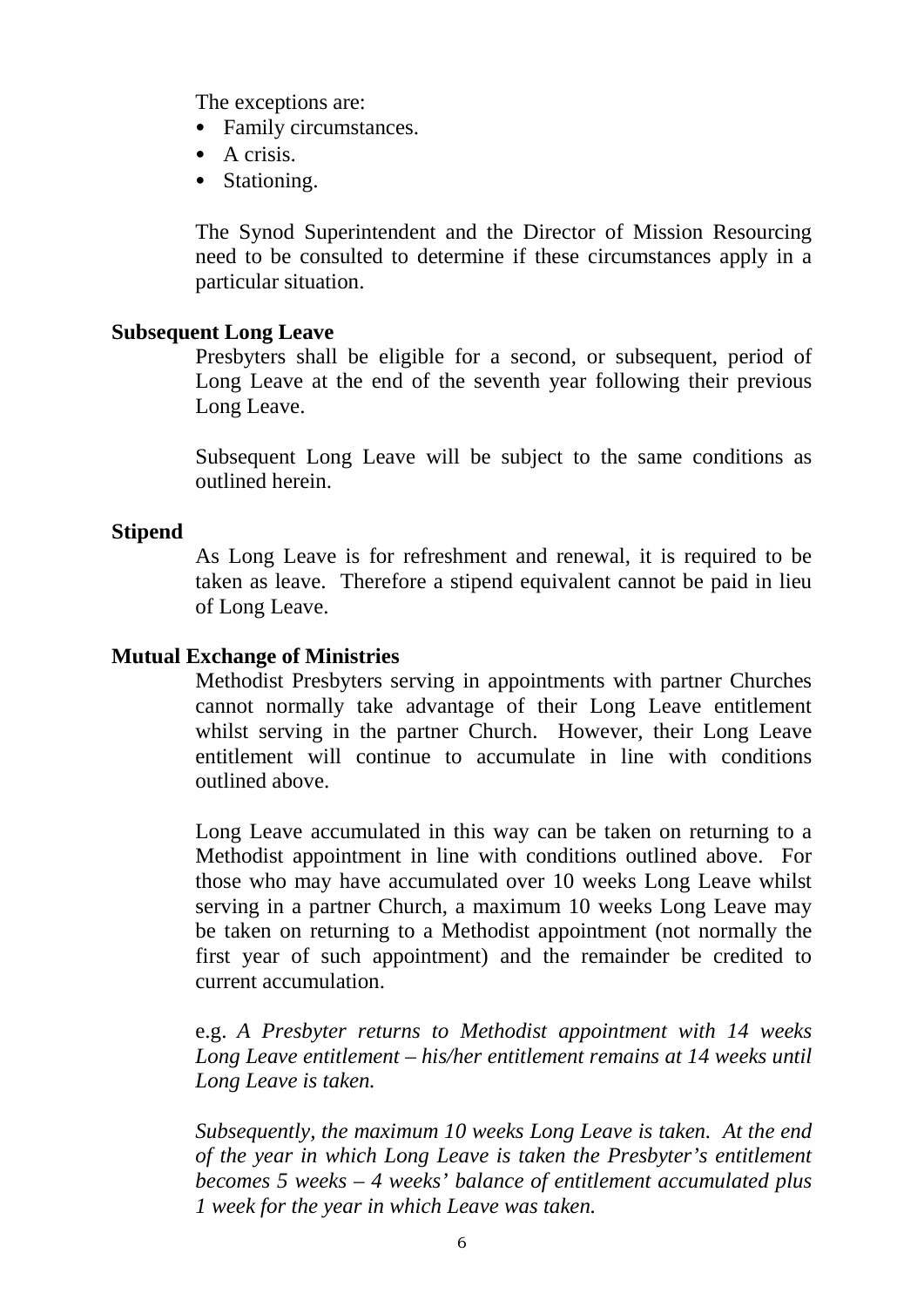#### **Nearing Superannuation**

Presbyters with not less than two years to superannuation may take as Long Leave the number of weeks accumulated, though these may be less than the normal minimum seven years. Normally, such leave shall not be taken in the final year of a Presbyter's ministry.

#### **SICKNESS, BEREAVEMENT OR DISABILITY LEAVE**

#### **General Information**

The Parish/Division is expected to take all reasonable steps to ensure that the Deacon/Presbyter (and dependent family) is adequately provided for during periods of sickness, disability or bereavement.

Decisions made will depend upon the seriousness, length and extent of the illness/disability involved.

#### **For a Brief but Incapacitating Illness or Disability**

In the first instance, it will fall to the Parish Stewards or equivalent to initiate Parish support for the Presbyter/Deacon (and family) and the Parish itself.

The Presbyter/Deacon is strongly encouraged to obtain professional medical advice during times of illness.

#### **Support for Minister**

Relief should be offered promptly.

It is important to offer help with those things which the Presbyter/Deacon is not concerned about and which they cannot handle comfortably themselves.

Appropriate assistance should be discussed with the Presbyter/Deacon and/or spouse.

#### **Support for the Parish**

The Parish Officers should advise the Synod Superintendent(s) of the situation in order that they may offer support.

Consult with and allocate responsibilities to parishioners wherever possible to ensure the life of the Parish continues to flow smoothly, e.g. services, study groups, pastoral care, administration, meetings.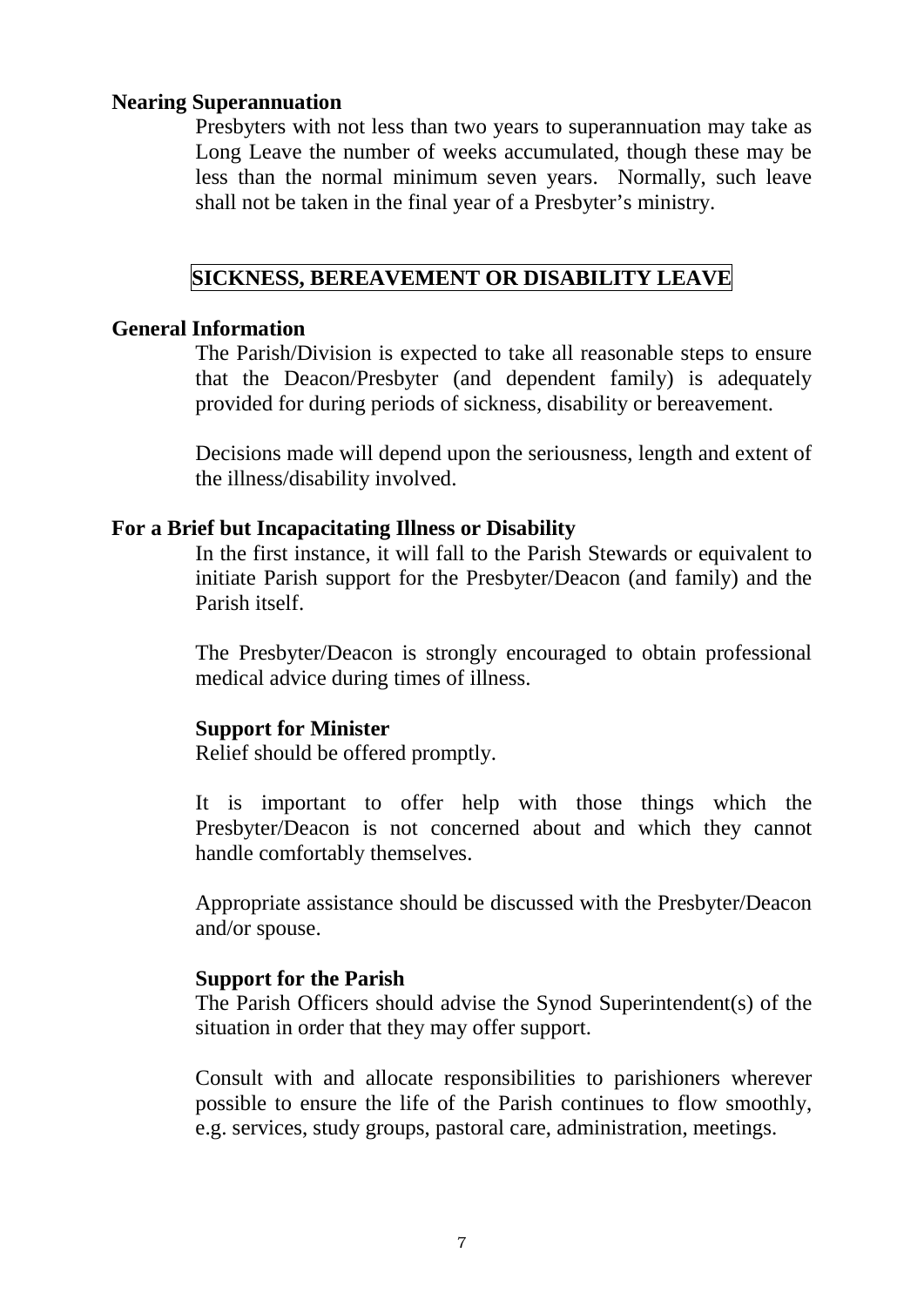#### **For a Longer Term Incapacity**

Any illness or disability of more than three weeks, as determined by a medical professional, is considered by the Church to be long term. When it appears that the Presbyter's/Deacon's incapacity will keep him/her out of commission for some time, there are more issues to think about and more resources available.

#### **Support for Minister**

*Financial Assistance:* The Presbyter/Deacon will need a continuing income.

*Help with Home and Family:* Most Parishes will have people ready to assist with housekeeping, property maintenance, family transport, hospitality, just as they would for other neighbours and friends. *However, it may be overwhelming for the Presbyter (and/or their family) for unco-ordinated support to be offered or given. It may be that a 'co-ordinator' would be appreciated by the Presbyter (and/or family).*

The Parish is encouraged to explore all avenues to ensure this happens, including Income Support Services and ACC where appropriate. If necessary, the Parish may liaise with Mission Resourcing about additional financial support.

#### **Support for the Parish**

In some situations the Presbyter/Deacon will be able and may wish to continue with some tasks, depending on the nature of the illness/disability. These decisions should be made in consultation with the Parish Officers.

There may well be Supernumerary Presbyter(s), Lay Preachers and other experienced people within the Parish who can pick up a share of the responsibilities.

The Synod Superintendent(s) will also be able to assist with advice arising out of experience with other similar situations. It may be possible to arrange help from neighbouring Parishes and the Synod itself.

If it is decided that a 'Supply Ministry' is desired, it is vital the Parish Officers consult with the Synod Superintendent(s) and the Director of Mission Resourcing for assistance in finding a suitable Supply Ministry, all related arrangements and Ministry Covenant, and possible limited financial help.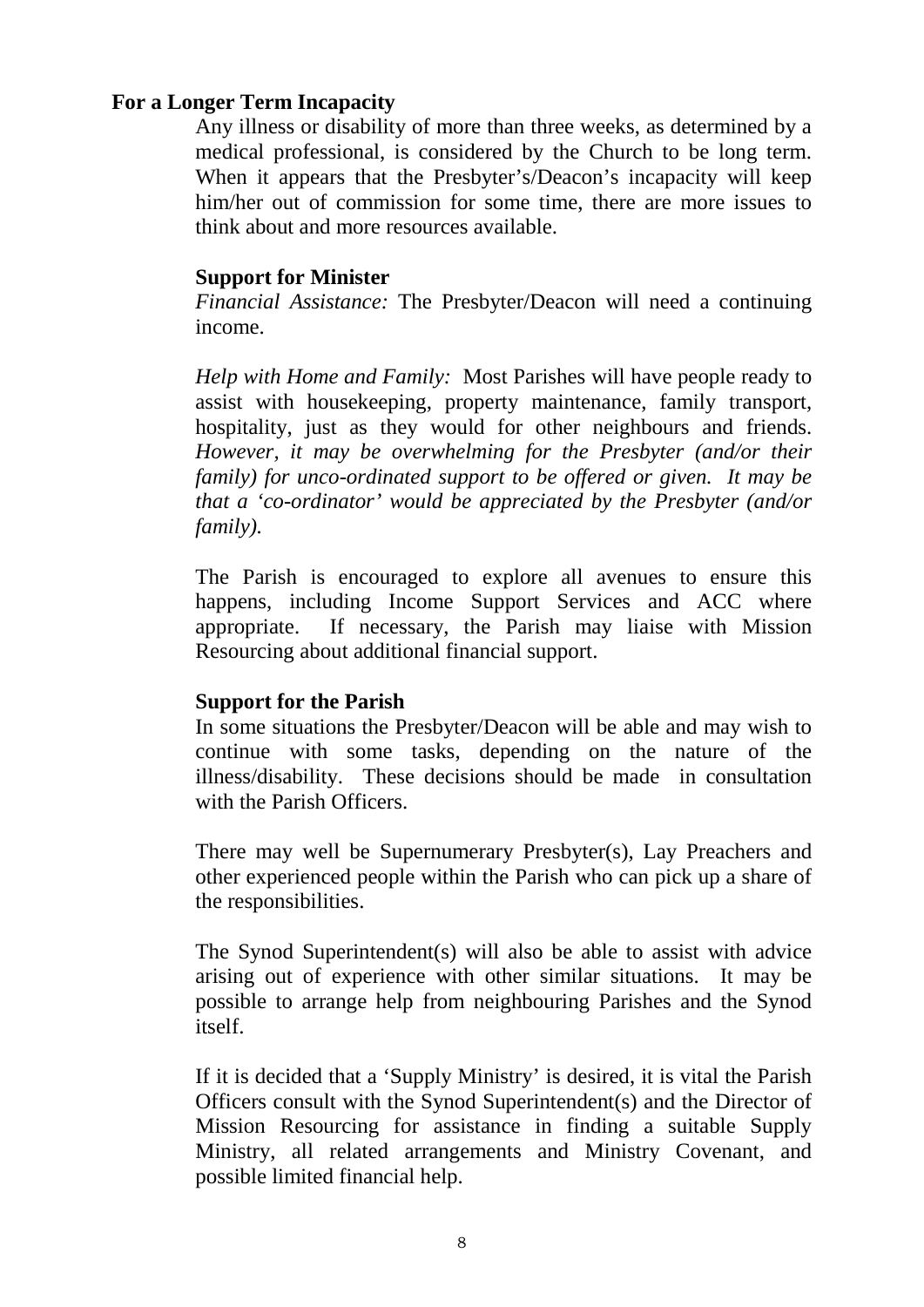#### **For Very Long Term Illness, Permanent Disability (Complete or Partial or Terminal Illness)**

All of the above is relevant.

Consult with the Synod Superintendent(s) and Mission Resourcing IMMEDIATELY.

#### **Supernumerary Fund**

The Presbyter/Deacon and/or spouse will need to communicate with the General Secretary regarding their continuing relationship with the Fund and the benefits available.

#### **Parsonage**

The Presbyter/Deacon and spouse are entitled to continue living in the parsonage for a time. In the case of death, the spouse is entitled to continue living in the parsonage up to 3 months (Law Book Section 2- 24.3). Should a supply ministry be obtained, other arrangements for accommodation of the Supply will be necessary.

#### **Housing Allowance**

No directive exists regarding the continuance of Housing Allowance where a Presbyter/Deacon lives in their own home, but since such allowance is paid in lieu of the use of a parsonage it would be logical to negotiate the continuance of a Housing Allowance on the same basis as the use of the parsonage. At a stressful time a secure home is essential.

#### **SOME GENERAL NOTES**

#### **Supernumerary Fund Contributions**

Parish contributions to superannuation continue during illness/disability. Personal contribution to superannuation should normally be paid. However, by negotiation with the Administration Division, it may be possible for these payments to be held over until the resumption of work or for the Parish to make the payments on behalf of the Presbyter/Deacon as 'advance payments'.

#### **Reimbursing Allowances**

These should continue in full during sickness or disability, but only for those tasks which the Presbyter/Deacon continues to carry out.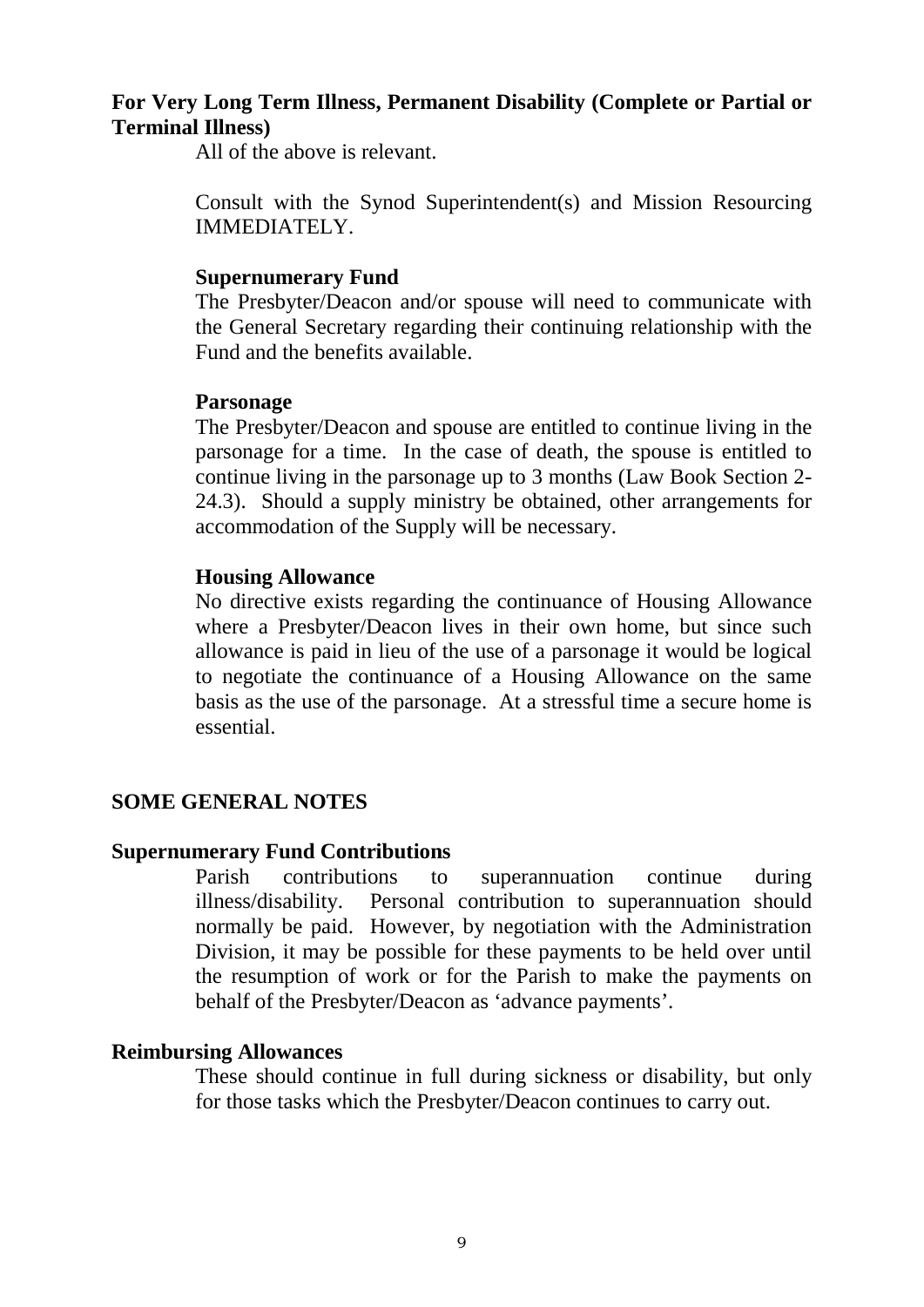#### **Travelling Allowance**

This is not normally paid during illness/disability. However, the Presbyter/Deacon may have loan repayments to make on their car which is used for Parish travelling. Continuation of all or some of the travelling allowance may be necessary after consultation with the Synod Superintendent(s), Mission Resourcing and/or the General Secretary.

### **PARENTAL LEAVE**

The Provisions for Parental Leave are set out below as per the Law Book Section 2-25.2.1.

- 25.1 Conference shall from time to time make provision for Annual Leave, Study Leave, Long Service Leave, Parental Leave, and Illness/Disability Leave. *(See Information Leaflet No 7)*
- 25.2.1 Parental leave provisions as legislated under New Zealand Law apply to Presbyters and Deacons
- 25.2.2 Arrangements for this leave shall be made with the Parish Stewards or appropriate officers and the Synod Superintendent.
- 25.2.3 During such parental leave, the Presbyter or Deacon shall:
	- (a) receive a top up to parental leave payments to the level of the stipend to which she/he was entitled prior to the commencement of the leave;
	- (b) receive allowances other than travelling allowances;
	- (c) pay Supernumerary Fund and Kiwi Saver contributions.
- 25.2.4 Responsibility for meeting stipend top up and allowances is are as follows:

| (a) first month                   | Parish                                                    |
|-----------------------------------|-----------------------------------------------------------|
| (b) second $\&$ subsequent months | Connexional Expenses<br>Fund (see 10.10.3.1.( <i>j</i> )) |

- (c) Stipend top up does not extend past the paid parental leave period.
- 25.2.5 Parental leave shall be additional to any other leave or holiday entitlement of the Minister.